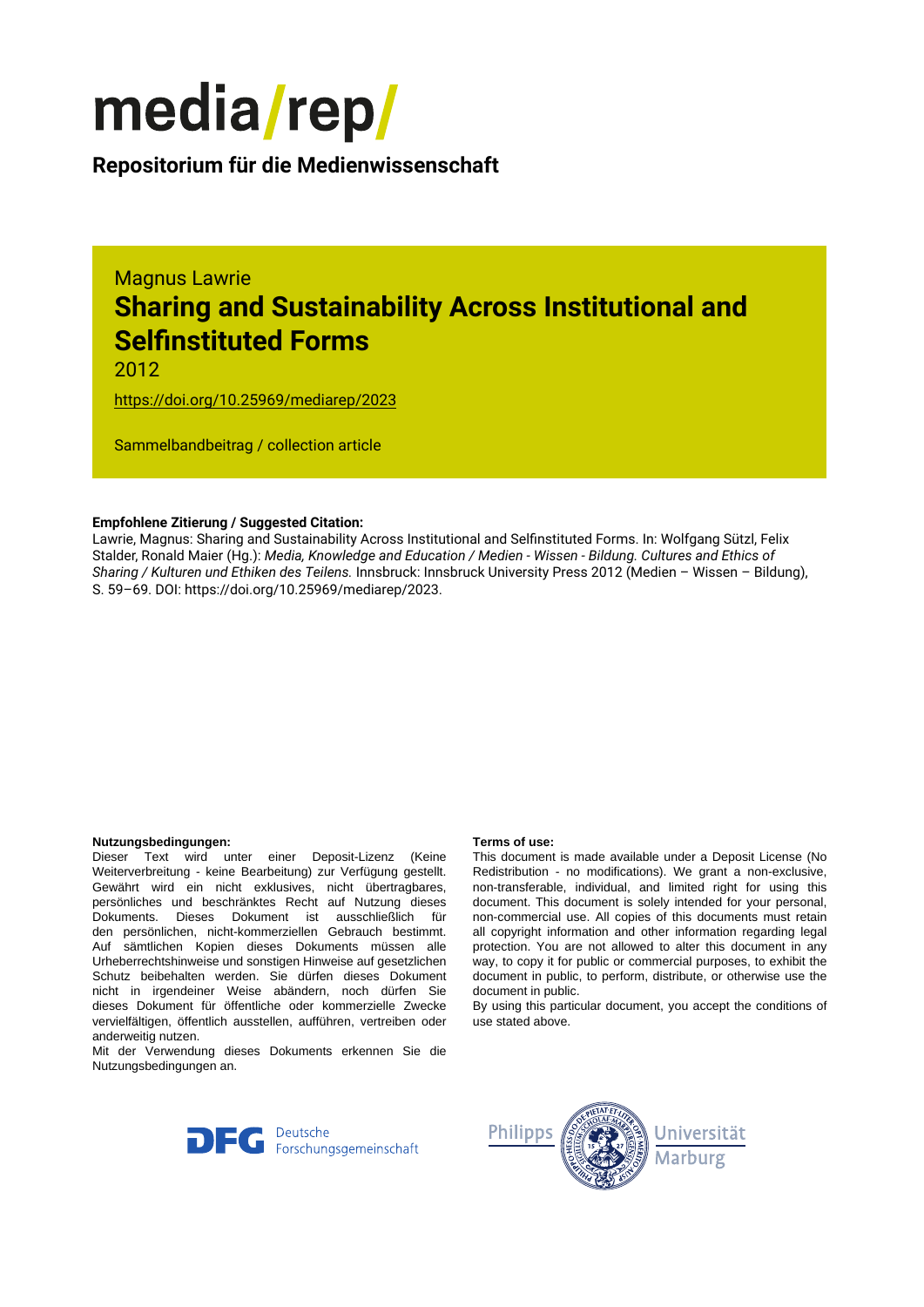## **Sharing and Sustainability Across Institutional and Selfinstituted Forms**

## **Magnus Lawrie**

### *Abstract*

In recent years, instrumentalist agendas have had a profound impact, internationally, on the definition and delivery of education. Strengthened by the economic crisis, these agendas today threaten to dissolve the uniqueness of many academic institutions. Communities of practitioners which depend upon these organizations find themselves pushed into ever more precarious economic relations. Media attention has highlighted the idea of information as a public good and brought the ethics of information sharing to the nub of a debate over openness in society. Is the focus on permeability, on access and integration, an opportunity to advance the ideal of academic gift exchange or a threat to its distinctive forms? How can individuals and cooperating groups (often time-limited research partnerships) within educational institutions gain through sharing as a social act? What effect can individuals have in forming sustainable creative networks and what chances do such networks have for embedding a lasting culture of sharing (of cooperative and interdisciplinary practices) within institutions, both educational and social, both institutional and self-instituted? The paper addresses these questions, by reference to the project Electronic Literature as a Model of Creativity and Innovation in Practice (ELMCIP) and some of its linked organizations. ELMCIP is a collaboration between several European academic institutions which aims to 'develop a network based creative community', focused on practitioners and theorists in the field of Electronic Literature. It has recently joined several international organizations with the objective to share datasets on published digital literature across a number of platforms. What are the influencing factors in such ventures and how might this cooperation be informed by methods evolved by P2P and Open Access communities? How can sharing be engaged from a social dimension in order to encourage sustainability beyond the lifetime of projects such as ELMCIP?

Today, in Europe, governments are dedicating themselves to reductions in welfare state spending (BBC, 2011). In Ireland, Greece, Portugal and Spain, money is being raised through the sale of public assets (Business Week, 2011), whilst similar plans are being considered in Italy (Business Week, 2011). In the UK, the economic crisis since 2007 has become a rallying point for an agenda of cuts which directly targets state institutions, both social and educational (BBC, 2011). As a consequence of these reductions, UK workers in tertiary education are facing severe job cuts (TES, 2011) and are seeing their institutions transformed; in Scotland, there remains only one independent art school (The Scotsman, 2011) and there are fears of a 'shotgun' merger between the two universities in Dundee (The Herald, 2011). Cuts affect also those who rely on the sector for short-term contracts, and for whom it is a locus of formal and informal networks. In the arts, practitioners who are members of these communities face a double bind, as funding bodies pass stringent budget reductions along the chain, thus limiting opportunities for creative practitioners to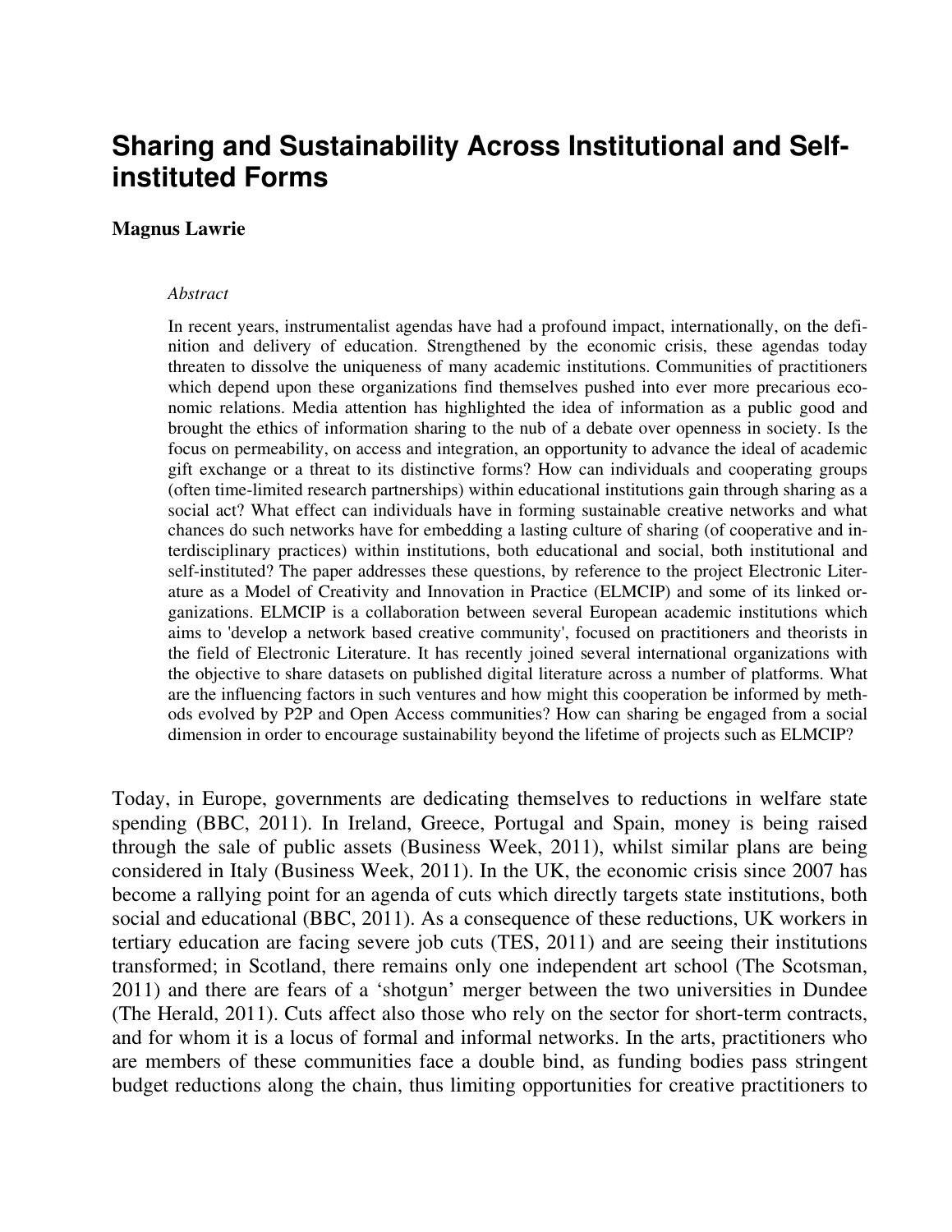access further sources of income. This has recently been seen in arts sectors, for example in the Netherlands, during 2011 (Dutchnews.nl, 2011). Artistic responses to these conditions range from 'outreach' programmes as part of the curriculum of academic institutions (for example, the 'Pequod' poetry project with students of Erling Björgvinsson in Malmo, Sweden), to those which could be seen as less intrinsic to the institution (an example is AND, the library and publishing project at Byam Shaw School of Art in London) and others which are altogether independent of any formal institution, such as Strickland Distribution in Glasgow, UK and the anti-cuts campaign group UK Uncut.

The cuts, which at the time of writing, in the UK, have largely still to be realized (The Guardian, 2011), are being applied to organizations instituted from above (by the state) and from below (by individuals and communities). As prominent examples, in October 2011, the BBC announced a significant and profound re-structuring, introducing up to 2000 staff lay-offs and more programme repeats in the schedule (BBC, 2011); artist-led organizations have been the major casualty in the Arts Council of England's most recent funding round (A-N, 2011). Hand in hand with the logic of cutting state provision, is privatisation. Even before considering the effect of student tuition fees, it seems that in UK higher education, privatisation is already well under way; Sally Hunt, General Secretary of the Universities and College Union states, "While public expenditure on post-16 education has risen 6% in ten years, private spending has gone up 80%. With around a third of the system now privately funded, the market is taking over in front of our very eyes" (The Guardian, 2011).

In the media, even-handed reporting has been one of the founding principles of the BBC (BBC, 2011) so that in the attack on public state institutions, sought-after impartiality in public debate may also be in peril. The concern for objective criticality is the lifeblood of academic inquiry, as underlined in an address from MacKenzie Wark to students at The Open School in New York, "The aim of education is to negate the given, and in so doing, throw into sharp relief both what is right and what is wrong with the social order. Education is not outside of the incessant struggle to make the world. It is one of the essential moments of that struggle" (The Open School, 2011).

Whether or not a clear link can be made between the critical thinking which universities have long existed to advance, and impartiality in the media, it seems there is good reason to think that both are threatened by the present unravelling of the welfare state. Two separate media stories bring a more optimistic measure to the discussion. The first concerns WikiLeaks, its continued publication of classified information and attempts to impugn the organization and those who run it (Harvard Law and Policy Review, 2011); the second, involves News Corporation and the illegal accessing of voice mail by staff at News of The World (The Guardian, 2011). Together these stories have brought the ethics of sharing to the nub of a debate which matches the availability of information and the public interest, with the individual (and institutional) right to privacy. Because of the nature of the two organizations (WikiLeaks, a hacker inspired, not-for-profit institution which tends to see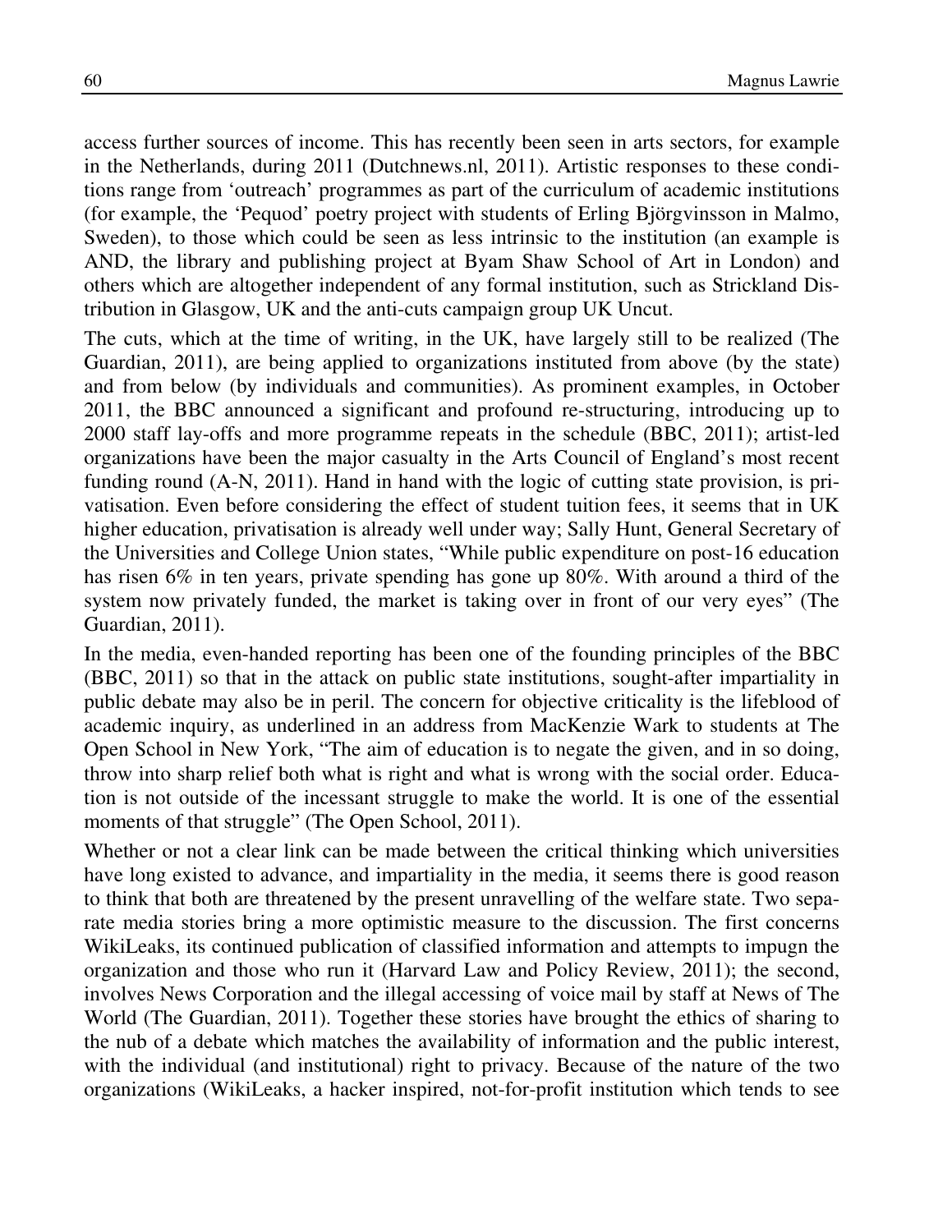information as a public good, and News International, a for-profit, global corporation) these questions especially draw attention to issues of integrity and transparency and they resonate with concerns about the identity of our public institutions. At a time when the future direction of bastions of the welfare state (including even the British National Health Service) are under intense scrutiny, institutions face increasing pressure from the market. Hito Steyerl reflects on this situation,

"Now the problem is – and this is indeed a very widespread attitude – that when a cultural institution comes under pressure from the market, it tries to retreat into a position which claims it is the duty of the nation state to fund it and to keep it alive. The problem with that position is that it is an ultimately protectionist one, that it ultimately reinforces the construction of national public spheres and that under this perspective the cultural institution can only be defended in the framework of a New Left attitude seeking to retreat into the remnants of a demolished national welfare state and its cultural shells and to defend them against all intruders" (2006, p. 18).

In the present political climate, geared as it is towards reduction of cultural, educational and social public goods, how can the focus on permeability, and access from markets, become an opportunity to advance the ideals of information-sharing and an academic gift economy? What effect can individuals have in forming sustainable creative networks and what chances can such networks have for embedding a lasting culture of sharing within our institutions?

These questions lead us to consider how individuals and their networks are positioned in relation to academic and cultural institutions. In broad historical terms, 'institutional critique' has been in two key phases, in the 1970s and 1990s, with a third contemporary phase in the 2000s (Raunig & Ray, 2009). More recently, Ned Rossiter has recognized, "...an urgent need for new institutional forms" (2006, p. 13). Both the accounts of Rossiter and the Transform project (2005–8) of the European Institute for Progressive Cultural Policies, inevitably take account of Jacques Derrida's work, re-thinking the university as an ideal other, whose subjects are nevertheless inextricably engaged in a with-against relation to the institution, a relation which suggests at once meeting and leaving the academy (Morgan Wortham, 2006). In his complex relationship with the university Derrida sought to both recognize and do away with its existing form. For Derrida, the institution is inseparably within our experience, of which there is no 'outside', "In abstract and general terms, what remains constant in my thinking … is indeed a critique of institutions, but one that sets out not from a wild and spontaneous pre- or non-institution, but rather from counter-institutions. I do not think there is or should be, the 'non-institutional'" (Derrida in Morgan Wortham, 2006, p. 13).

This deletion of an 'outside', has recently been challenged from an anarchist standpoint, notably by De Angelis (De Angelis, 2010). A contrasting position is apparent in Alex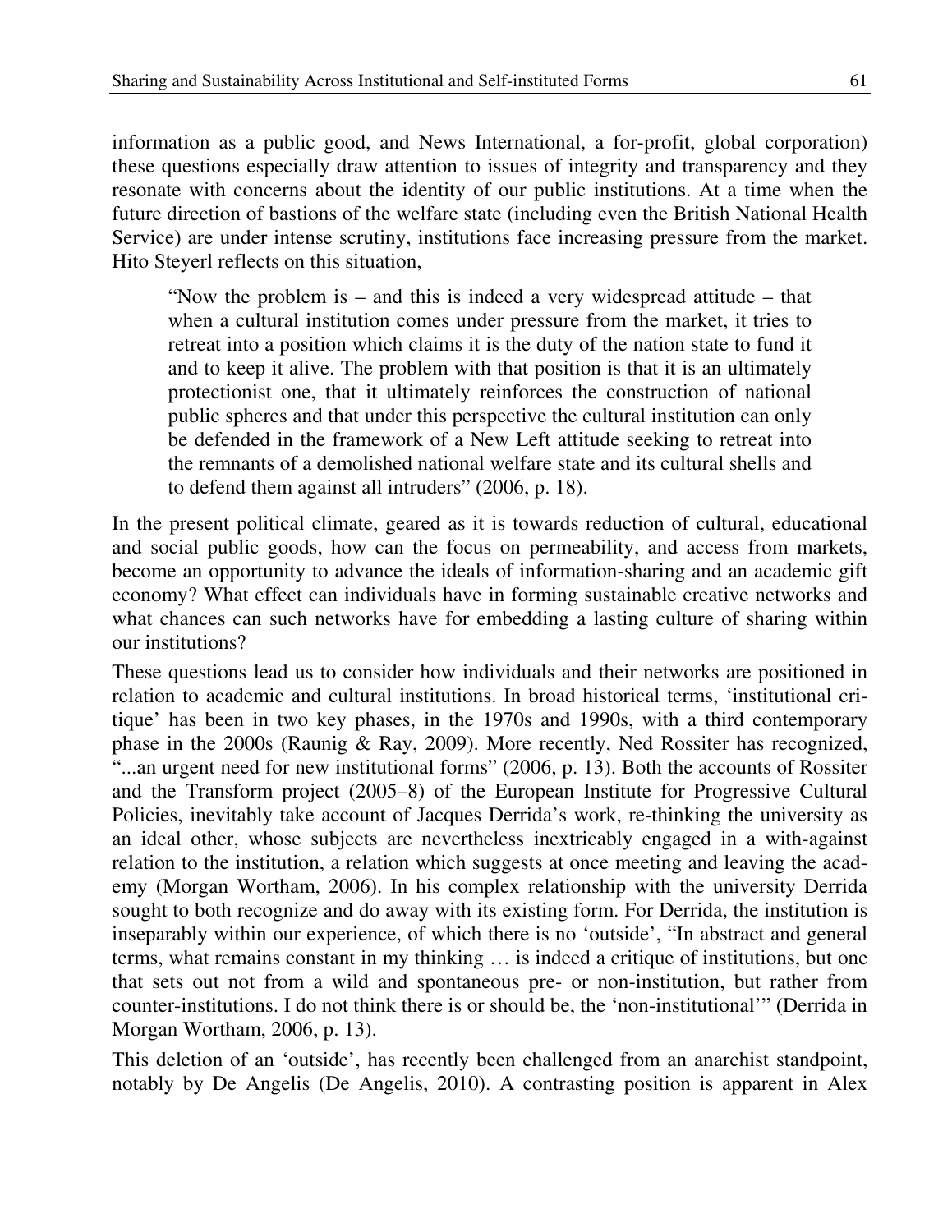Galloway's identification of protocol as a universal component of culture (2004), to which, by implication, there is no exterior. In the preface to Protocol, Galloway emphasizes the degree to which it underpins the architecture of our interactions, asserting, "...there are few logical explanations for excluding computer discourse from the fields of literary criticism, linguistics, or even poetry" (2004, xxiv). From this perspective, digital literary forms and modes of communication and sharing (technical, social and political) are mutually dependent. Creative forms that produce, network and intertwine computer discourse and language are represented in the emerging academic field of Electronic Literature. Key in this area are matters of creation, interpretation, preservation and archival of variable media. In computer networked contexts, this means importance is also placed on co-operation and sharing. Formal research is largely undertaken through short term projects within academic institutions. Projects such as the 'Media Upheavals' programme at Siegen University (which has in fact, been one of a few long term research projects) and Innsbruck University's own DILIMAG project are among numerous university-based programmes of an emerging movement led by an 'Institutional Avant-Garde' (Tabbi, 2008), prevalent in Europe and North America.

An important mainstay of this research area, for over a decade, has been the Electronic Literature Organization. It has been the home for a series of research projects as well as a source for other projects, independent of it. The ELO is a U.S. non-profit organization, established in 1989 with the principle aim of bringing, "...born-digital literature to the attention of authors, scholars, developers, and the current generation of readers for whom the printed book is no longer an exclusive medium..." (ELO, 2011). The ELO seeks to strengthen this mission through a network of academia, the arts and business. Its commitment is to collect, interpret, archive and preserve digital literature in "accessible forums, according to peer-to-peer review standards and technological best practices" (ELO, 2011). The ELO review process is based on a method of collaborative editing involving an extended group of editors who work towards 'fixing' a digital work, prior to its being made widely available. From 2001–2010 the ELO's board instigated a number of research activities, for example, The Preservation, Archiving, and Dissemination project (PAD). Its outcomes included recommendations to, "...identify threatened and endangered electronic literature and to maintain accessibility, encourage stability, and ensure availability of electronic works for readers, institutions, and scholars" (ELO, 2011). PAD also resulted in a paper 'Acid-Free Bits', which makes, "...a plea for writers to work proactively in archiving their own creations, and to bear these issues in mind even in the act of composition" (Montfort & Wardrip-Fruin, 2004). Subsequently, a framework for the migration of electronic works to stable environments, the X-Literature Initiative was begun. 'X-Lit' had the goal, "...to allow diverse stakeholders (authors, publishers, archivists, academics, programmers, grant officers, and others) to get just enough of a glimpse of each other's expertise to see how an overall system for maintaining and reviving the life of electronic literature might be possible" (Lui et al, 2005). 'Born-Again Bits', is a subsequent paper to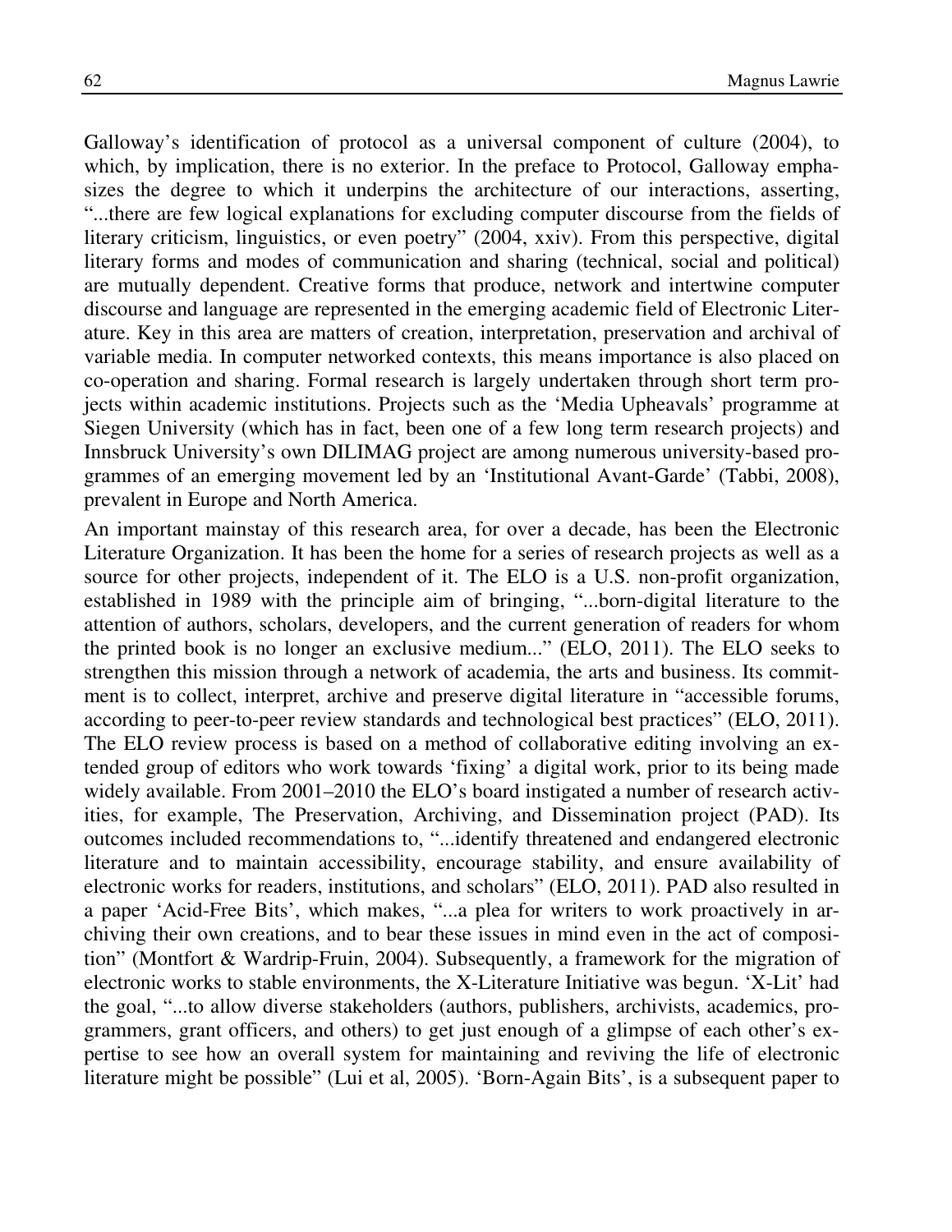come out of PAD. It formulates methods to engage, "...necessary partners in an overall, renewable ecology of electronic literature" (Lui et al, 2005) and advocates "The migration of electronic literature ... in a framework that accommodates not just swarming technical changes but equally complex, swarming social needs" (Lui et al, 2005).

Parallel to the work of PAD, ELO's board has sought to structure the evolving Directory, by incorporating social and technological aspects of the Semantic Web (especially, the 'folksonomical' practice of tagging), to enhance the findability of works. Members of the community, particularly researchers, have made collections of words which categorize and label works of electronic literature. An ELO-led wiki, set up to widen participation and foster the work of keyword tagging, has given way to a web implementation of the Electronic Literature Directory, known as ELD 2.0. The ELD has the distinction of using an agreed and immutable super-set of categories and labels for the description of works, whilst the less directed, collaborative tagging practices of the ELO-wiki remain in other respects. Preservation concerns not only the content of objects, but also the connections between objects, "Those who neglect basic preservation issues very quickly discover the mess that technological obsolescence makes, not only of individual works, but of the connections among texts, images, and code-work that are crucial for any sustained, community-wide literary practice" (Montfort & Wardrip-Fruin, 2004).

Models established by the ELO continue to be investigated by ELMCIP (Electronic Literature as a Model of Creativity and Innovation in Practice), a collaborative research project, running from 2010–2013 and funded by the Humanities in the European Research Area (HERA). Seven academic research partners and one non-academic partner are in the research collaboration, which examines "how creative communities of practitioners form within a transnational and transcultural context in a global ... communication environment" (ELMCIP, 2011). ELMCIP takes the community of electronic literature in Europe, as a, "model for creativity and innovation in practice" in order to study and document its formation and interactions, "...and also to further electronic literature research and practice in Europe" (ELMCIP, 2011). Further objectives are to examine, "how electronic literature communities benefit from current educational models … develop pedagogical tools" (ELMCIP, 2011), and see, "how electronic literature manifests in conventional cultural contexts and ... the effects of distributing and exhibiting E-lit in such contexts" (ELMCIP, 2011). ELMCIP's intended outcomes include the production of "an online knowledge base with materials from seminars, project information and an extensive bibliographic record of E-lit works" (ELMCIP, 2011). The knowledge base is a web-based directory of online creative works and related resources, modelled on practices of the Electronic Literature Directory.

Pivotal to advancing this agenda, was the CELL International Workshop on Databases and Bibliographic Standards for Electronic Literature, held in Bergen in June 2011. The symposium and summit was aimed at improving data exchange between Electronic Literature organizations from North American (the ELO and Brown University in the US and NT2 in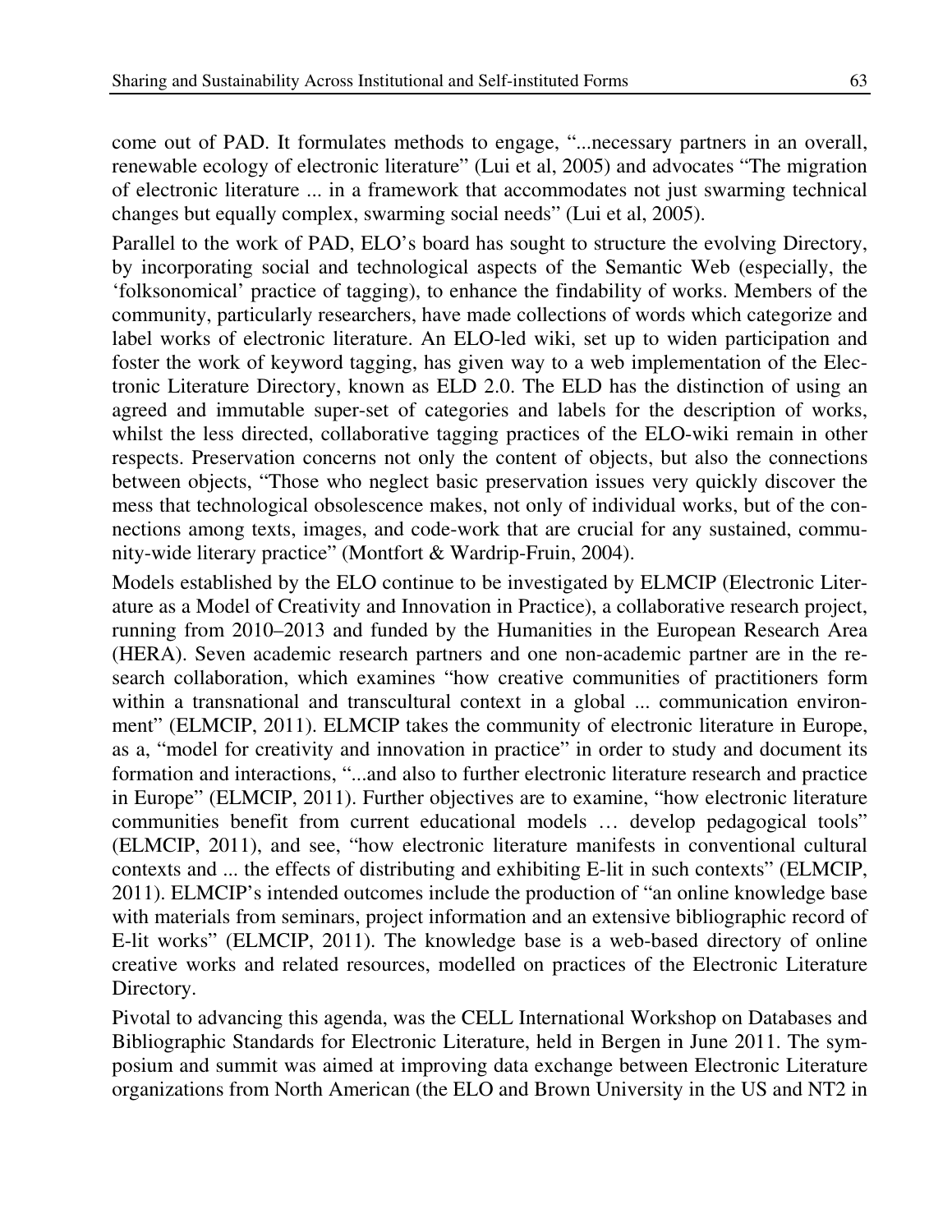Quebec, Canada), Australia (Creative Nation) and Europe (ELMCIP, the Portuguese E-Lit Archive, University of Siegen) and included presentations involving also the University and Public Libraries of Bergen. The workshop led to agreement for the mutual exchange of records between partners. For ELO, ELMCIP and NT2 there were more concrete benefits, possible because of these organizations' experience in using the same software – a free, open source web publishing platform called 'Drupal'; if the workshop represented an instance of the academic gift economy in practice, free software was oiling the wheels.

A content management system, "...known for its flexibility and for the large number of contributors who are involved in its development" (Acquia, 2011), Drupal started life as a message board in 1999. Since then, the project reach has grown exponentially, with an estimated million or more websites deploying the software (Engine Industries, 2011). Drupal founder Dries Buytaert, describes Drupal as, "...the collective efforts of thousands of smart people working together for years, not only for their own interests, but even more so for the benefit of others" (Miles, 2010, p. 1). Today, Drupal's community is formulated around the mission, "...to develop a leading edge open-source content management system that implements the latest thinking and best practices in community publishing, knowledge management, and software design" (Drupal, 2011). This effort is built on the values of, "Flexibility, simplicity, and utility ... Teamwork, innovation, and openness in our community; Modularity, extensibility and maintainability in our code" (Drupal, 2011).

The Drupal venture has numerous facets which spring from the enthusiasms of its developers. Who are these developers? In the first place, they are system administrators and programmers who design, build and manage the infrastructure that enables the introduction of new software functionality. These are individuals as well as groups, for example, the Open Source Lab at Oregon State University. There are four steps to getting changes into the code-base that makes up a default Drupal 'Core' installation. These are: think up a feature (think it up); discuss the idea with the community (talk it out); produce the code to make your idea work (code it up) and finally, introduce the changes to Drupal Core itself (get 'er done) (Drupal, 2011). Following these steps is an act referred to as 'reaching out to the community'. As well as in the strict sense of technical contributors, developers can equally be understood as those people who enhance the project in any way, whether by creating art work, making a monetary donation, or responding to questions from users in forums. Such activity is reflected in the plethora of discussion groups that exist. 'Paying for the Plumbing' is a group devoted to discussions about funding Drupal. Other groups, for example for 'Drupal Event Organization', also do things to make Drupal a sustainable project (such as co-ordinating the community's 'DrupalCon' conferences). In fact, the groups within the sphere of 'Drupalism' are wide ranging, including even one for "friends, partners, spouses, and other associates of Drupal community members" who conspire to not participate in the 'geekdom' of DrupalCons. The diversity of Drupal is visible in projects such as 'Open Atrium' (a version of Drupal providing collaborative workspaces for teams) and 'Acquia', the Drupal 'Software as Service' provider of projects such as 'Open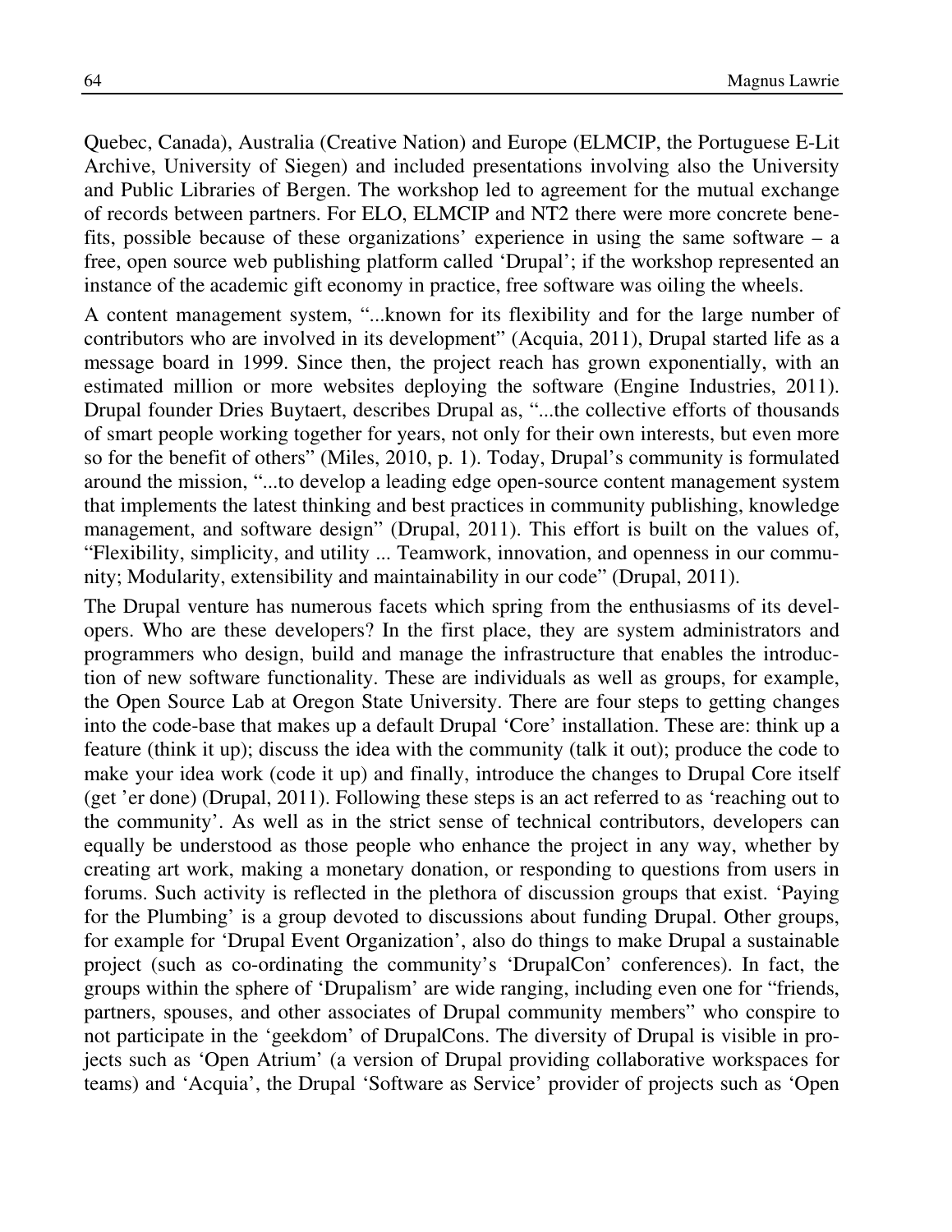Scholar' for students and academics, 'Open Public' for government organizations and 'Acquia Commons' social business software. These projects are all evidence that, "Using Drupal saves site builders from reinventing the wheel … Drupal takes you where you drive it, without having to build the car first" (Melancon et al, 2011, xliv).

With the increased sustainability this brings, especially for projects with limited resources, the widening adoption of Drupal in the E-Lit community could be a significant moment in securing the future of E-Lit data. But efforts must go beyond technical measures alone. "The people who now preserve our non-digital culture may have a hard time understanding how existing institutions can help make born-digital work accessible in the future, unless authors, publishers, scholars, and teachers of electronic literature take the time to talk with them about preservation, archiving, and dissemination issues today" (Montfort & Wardrip-Fruin, 2004). Although X-Lit made a case for bringing open standards to E-Lit practices, the extent of the community's identification with free software is so far unclear. Joseph Tabbi of the ELO, has remarked that, "The 2003 Preservation, Archiving and Dissemination group was right to recognize the necessary limits to the 'possible volunteerism of the open-source community'" (2008, p. 70), however acknowledging that, "...the ELO has not yet tested those limits" (2008, p. 70) and thereby suggesting a willingness to explore and experiment with free software methodologies. This curiosity is also demonstrated in the application of the technology and practices of the Social and the Semantic Web. The replication of data, between platforms which operate using the same software and standards, casts key institutes of the E-Literature community as free-loading participants in a culture defined by sharing. Whether this participation is for pragmatic, or for ideological reasons, the possibilities offered may not be apparent until acts of reciprocation, already practised within E-Lit circles, reach out further to the free software community.

At the fringes, perhaps, of its awareness, the academic institutions of E-Literature have a plethora of gift-giving entities, which propose models of organization through transparency and sharing of information. The Open Access movement has in the last few years strengthened through the formation of common good institutions such as the Open Knowledge Foundation, now the umbrella for a range of projects. Notable among these is Open-Bibliography, a numerically small collaboration of experts and professionals, creating formats to describe library catalogue records, which can themselves be placed permanently into the public domain, using a Creative Commons (CC0) license. These descriptors are now being adopted across large institutions such as the European National Libraries (CENL, 2011). The success of the Open-Bibliography project brings to mind the words of the anthropologist Margaret Mead, which appear on the website of the Peer-to-Peer Foundation, "Never doubt that a small group of committed citizens can change the world" (Mead in Peer-to-Peer Foundation, 2011).

The anthropologist James Leach, explored the interface between organization and free software at the 'Prototyping' conference (Media Lab Prado, 2010), where he introduced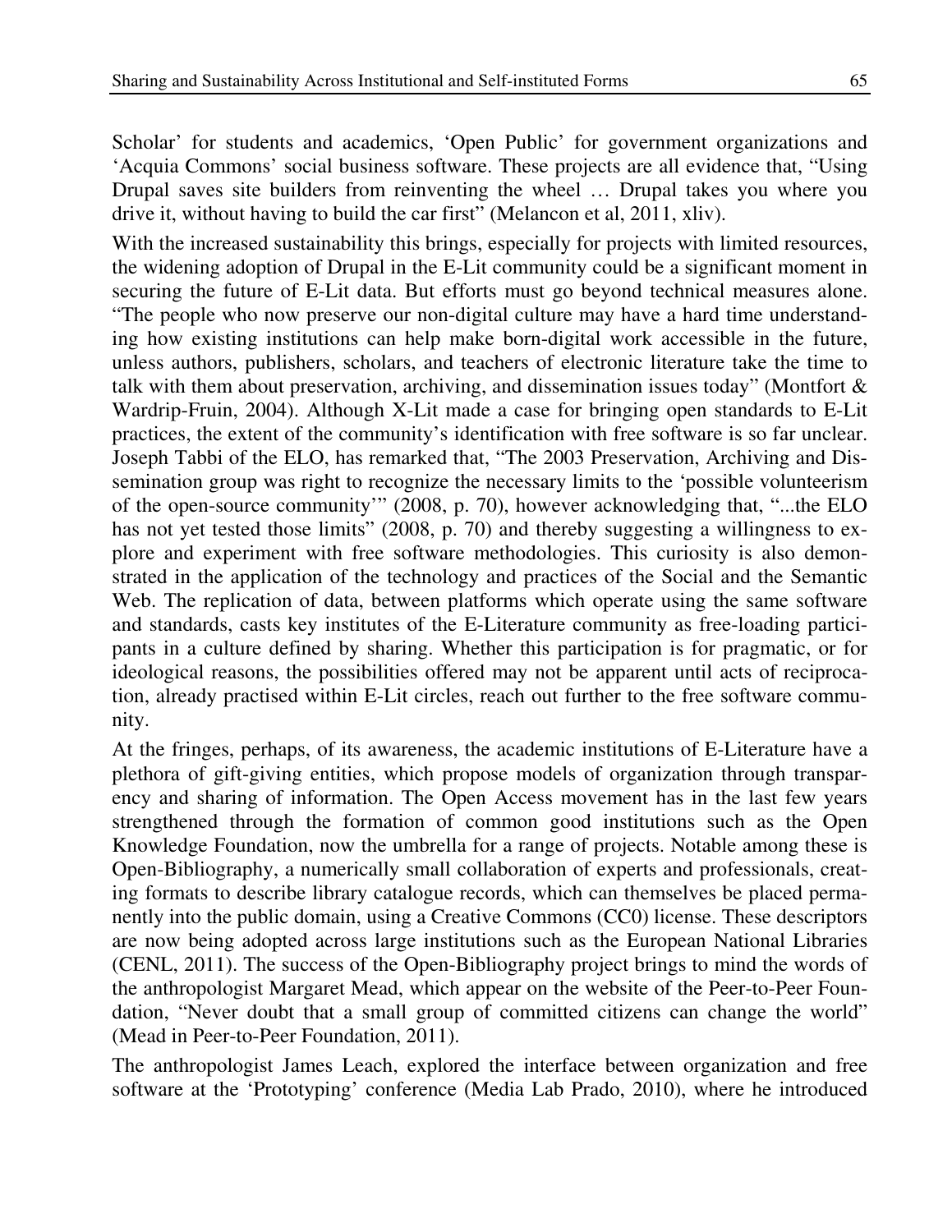the 'Cross-Cultural Partnership Template'. This formula to enhance co-operation, is grounded in open source principles (The Cross-Cultural Partnership, 2011). Now at version 3.0, the document remains under development. This is hardly a weakness, but instead an invitation to contribute by sharing experiences in its actual use. The agreement is an example of free software culture applied in ways that, if adopted, may constructively shape the experiences of individuals in co-operating groups. With its emphasis on social interaction, its relevance for research projects should be clear.

The Cross-Cultural Partnership Template concerns itself with value and mutuality in projects and partnerships and it offers solutions which recognize the worth of free software's culture of sharing. Open-Bibliography, a public interface between literature and free software, has evolved through using many of the co-operative processes implicit in the Cross-Cultural Template. Such projects should be significant to the emerging academic discipline of Electronic Literature, in the way they draw on free software modes of reciprocity and combine with institutional critique which, "...does not oppose the institution, but … does flee from institutionalization and structuralization" (Raunig & Ray, 2009, xvii). Understanding these forms (of organization, exchange and creative refusal) means also to recognize that, "No more than philosophy or science, literature is not an institution among others; it is at once institution and counter-institution, placed at a distance from the institution, at the angle that the institution makes with itself in order to take a distance from itself, by itself" (Derrida in Morgan Wortham, 2006, p. 13). Raunig sees, "...contemporary forms of institutional critique: transformations as ways of escaping from the arts of governing, lines of flight, which are not at all to be taken as homeless or individualistic or escapist and esoteric, even if they no longer allow dreaming of an entirely different exteriority" (2005, p. 5). This view, in conjunction with Derrida's challenge to 'counter-think' the institution may be a vital approach to making and maintaining the connections between university E-Lit programmes and the plethora of organizations (self-organized, self-instituted forms) that make and feed digital literary life.

## **References**

- Acquia (2011) *White paper: The Path to Drupal*. Available at http://acquia.com/ resources/whitepapers/path-to-drupal [Accessed 8 October 2011].
- A-N (2011) *Ladders for development: Impact of Arts Council England funding cuts on practice-led organisations*. Available from: http://www.a-n.co.uk/research/article/ 1300054/1224267 [Accessed 10 October 2011].
- BBC (2011) *EU austerity drive country by country*. Available from: http://www.bbc.co.uk/ news/10162176 [Accessed 10 October 2011].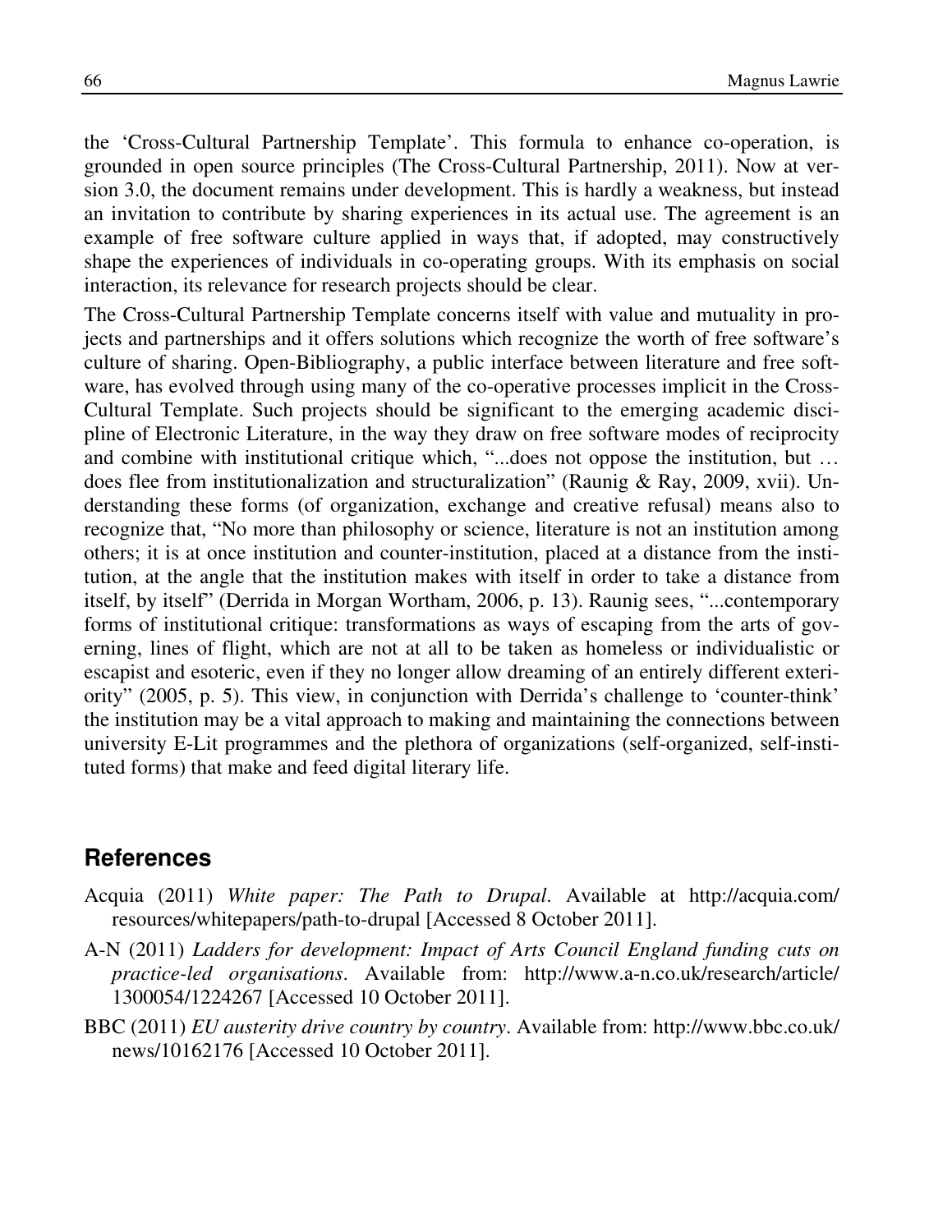- BBC (2011) *Public sector job losses 'worse than forecast'*. Available from: http://www.bbc.co.uk/news/business-15234228 [Accessed 10 October 2011].
- BBC (2011) *BBC cuts at a glance*. Available from: http://www.bbc.co.uk/news/ entertainment-arts-15186116 [Accessed 10 October 2011].
- BBC (2011) *The BBC's impartiality principles*. Available from: http://news.bbc.co.uk/1/hi/ entertainment/6764279.stm [Accessed 10 October 2011].
- Business Week (2011) *Greece Fights Debt with \$71 Billion Yard Sale*. Available from: http://www.businessweek.com/magazine/greece-fights-debt-with-71-billion-yard-sale-07012011.html [Accessed 10 October 2011].
- Business Week (2011) *Treasury Says Italy Can Sell \$54.5 Billion in State Assets*. Available from: http://news.businessweek.com/article.asp?documentKey=1376-LSAC U36JTSED01-2GJL1A5PD9QBNU96689HOUTU20> [Accessed 10 October 2011].
- CENL (2011) *Europe's national librarians support Open Data licensing*. Available from: https://app.e2ma.net/app/view:CampaignPublic/id:1403149.7214447972/rid:48e64615 892ac6adde9a4066e88c736c [Accessed 12 Oct 2011].
- De Angelis, M. (2007) *The beginning of history: value struggles and global capital*. London: Pluto.
- Drupal (2011) *About Drupal: Mission and values*. Available from: http://drupal.org/ mission [Accessed 10 Oct 2011].
- Drupal (2011) *How YOU (yes, you!) can help make Drupal.org awesome*. Available from: http://drupal.org/node/1293124 [Accessed 10 Oct 2011].
- Dutchnews.nl (2011) *National institutions escape brunt of arts cuts, says minister* Available from: http://www.dutchnews.nl/news/archives/2011/06/national\_institutions\_ escape\_b.php [Accessed 11 October 2011].
- ELMCIP (2011) *Developing a Network-Based Creative Community*. Available from: http://elmcip.net/page/developing-network-based-creative-community [Accessed 8 October 2011]
- ELO (2011) *About the ELO*. Available from: http://eliterature.org/about [Accessed 8 October 2011].
- ELO (2011) *Programs*. Available from: http://eliterature.org/programs [Accessed 8 October 2011].
- Engine Industries (2011) *How Many Websites Use Drupal? Let's Estimate A Number* [Part One] Available from: http://engineindustries.com/blog/jason/how-many-websites-usedrupal-lets-estimate-number-part-one [Accessed 2 October 2011].
- Galloway, A.R. (2004) *Protocol how control exists after decentralization*. Cambridge, Mass.: The MIT Press.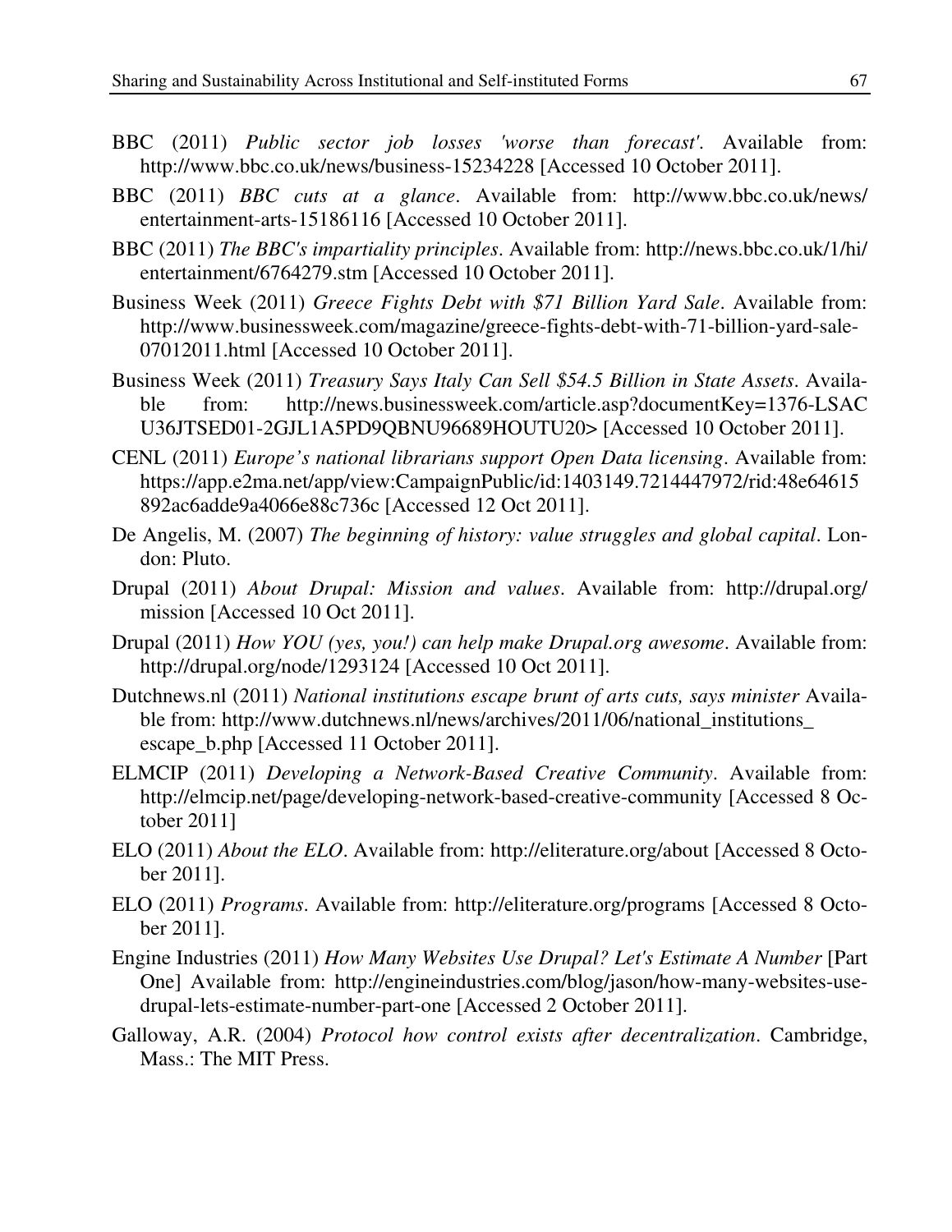- Harvard Law and Policy Review (2011) *WikiLeaks, the First Amendment, and the Press*. Available from: http://hlpronline.com/2011/04/wikileaks-the-first-amendment-and-thepress [Accessed 11 October 2011].
- Lui et al (2005) *Born-Again Bits. A Framework for Migrating Electronic Literature*. Available from: http://eliterature.org/pad/bab.html [Accessed 2 October 2011].
- Mead, M., quoted in: Peer-to-Peer Foundation (2011) *The Foundation for P2P Alternatives homepage*. Available from: http://p2pfoundation.net/ [Accessed 9 Oct 2011]
- Media Lab Prado (2010) *Prototyping Cultures: Social Experimentation, Do-It-Yourself Science and Beta-Knowledge*. Available from: http://medialab-prado.es/article/ prototyping\_workshop [Accessed 12 Oct 2011].
- Melancon, B. et al (2011) *The Definitive Guide to Drupal 7*. New York: Springer.
- Miles, E. & Miles, L., (2010) *Drupal's Building Blocks: Quickly Building Web Sites with CCK, Views, and Panels*. New York: Pearson.
- Montfort, N. & Wardrip-Fruin, N., (2004) *Acid-Free Bits. Recommendations for Long-Lasting Electronic Literature*. Available from: http://eliterature.org/pad/afb.html [Accessed 2 October 2011]
- Morgan Wortham, S. (2006) *Counter-Institutions. Jacques Derrida and the Question of the University*. New York: Fordham University Press.
- Raunig, G. (2005) Instituent Practices: Fleeing, Instituting, Transforming. In: Raunig, G. & Ray, G. (eds.) (2009) *Art and Contemporary Critical Practice. Reinventing Institutional Critique*. London: MayFlyBooks.
- Raunig, G. & Ray, G. (eds.) (2009) *Art and Contemporary Critical Practice. Reinventing Institutional Critique*. London: MayFlyBooks.
- Rossiter, N. (2006) *Organized Networks. Media Theory, Creative Labour, New Institutions*. Rotterdam: NAi Publishers.
- Steyerl, H. (2006) The Institution of Critique. In: Raunig, G. & Ray, G. (eds.) (2009) *Art and Contemporary Critical Practice. Reinventing Institutional Critique*. London: MayFlyBooks.
- Tabbi, J. (2008) Towards a Semantic Literary Web: Setting a Direction for the Electronic Literature Organization's Directory. In: Hartling, F. & Suter, B. (eds.) (2010) *SPIEL. Archiving Electronic Literature and Poetry: Problems-Tendencies-Perspectives*. Frankfurt a.M.: Peter Lang.
- TES (2011) *Higher education faces spending cuts up to 16%.* Available from: http://www.tes.co.uk/article.aspx?storycode=6062442 [Accessed 10 October 2011].
- The Cross-Cultural Partnership (2011) *Why Partnership*. Available at http://connectedknowledge.net [Accessed 12 Oct 2011].